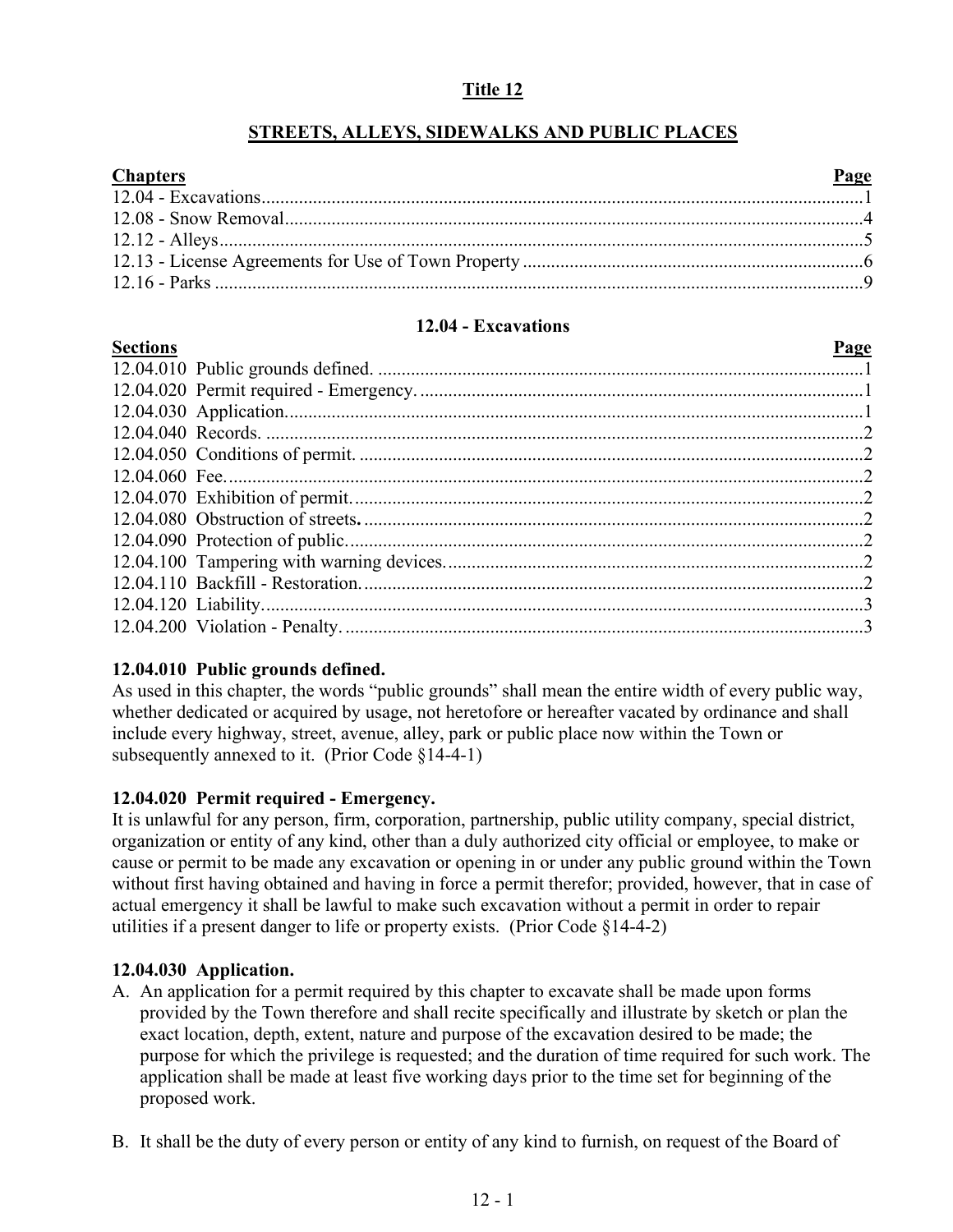Trustees, information regarding the location in any public grounds of the Town of any pipe or other structure installed, maintained or utilized by such person or entity. (Prior Code §14-4-3)

# **12.04.040 Records.**

The Town Clerk shall keep a record of all applications made for permits under the provision of this chapter and of the permits so issued. (Prior Code §14-4-4)

# **12.04.050 Conditions of permit.**

All permits issued under this chapter shall be according to the provisions of this chapter and subject to such rules, directions and limitations regarding the time to be required for work and the manner in which the work is to be performed as the official appointed by the Town may prescribe. (Prior Code  $$14-4-5)$ 

# **12.04.060 Fee**.

Applicants for a permit under this chapter shall pay the required and necessary fee to the Town before the issuance of such permit. The fees for such permit shall be set by the Board of Trustees of the Town and shall be posted for public inspection in the Town Hall. (Prior Code §14-4-6)

# **12.04.070 Exhibition of permit.**

Each permit issued under this chapter shall be kept at the site of the excavation while the work is in progress and shall be exhibited upon request to any officer of the Town. (Prior Code §14-4-7)

# **12.04.080 Obstruction of streets.**

It is unlawful for any person to stop up or obstruct more than the space of one block and one intersection at the same time in any one street or to keep the same blocked up for more than two days after the backfilling and repaving is finished or more than the length of time for which the permit is issued, whichever is the lesser. (Prior Code §14-4-8)

# **12.04.090 Protection of public.**

It is unlawful for any person or entity to dig or cause to be dug any hole, drain, ditch or any other excavation in any public grounds within the Town without providing during the nighttime sufficient red or amber lights, to be placed with a suitable barricade or temporary fence around such hole, drain or ditch or other excavation in order to prevent persons, animals, and vehicles from sustaining injury. During the daytime, the barricade shall be maintained, but warning lights shall not be required. Every excavation shall further be protected at all times by traffic safety appliances as prescribed by and/or furnished by the Town Board in order to minimize the disruption of the flow of traffic in the vicinity of the excavation. (Prior Code §14-4-9)

# **12.04.100 Tampering with warning devices.**

It is unlawful for any person or entity to damage, displace, remove or interfere with any barricade, warning light or any other safety appliance which is lawfully placed around or about any excavation or construction work in the Town. (Prior Code §14-4-10)

# **12.04.110 Backfill - Restoration.**

A. Backfills of excavations shall be made in accordance with the instructions and directions of the official appointed by the Town to administer this chapter. Such directions and instructions shall be in conformance with accepted engineering standards and shall be specifically adapted to the particular conditions of travel, load requirements, terrain, subsoil, moisture and other conditions where the backfill is to be affected.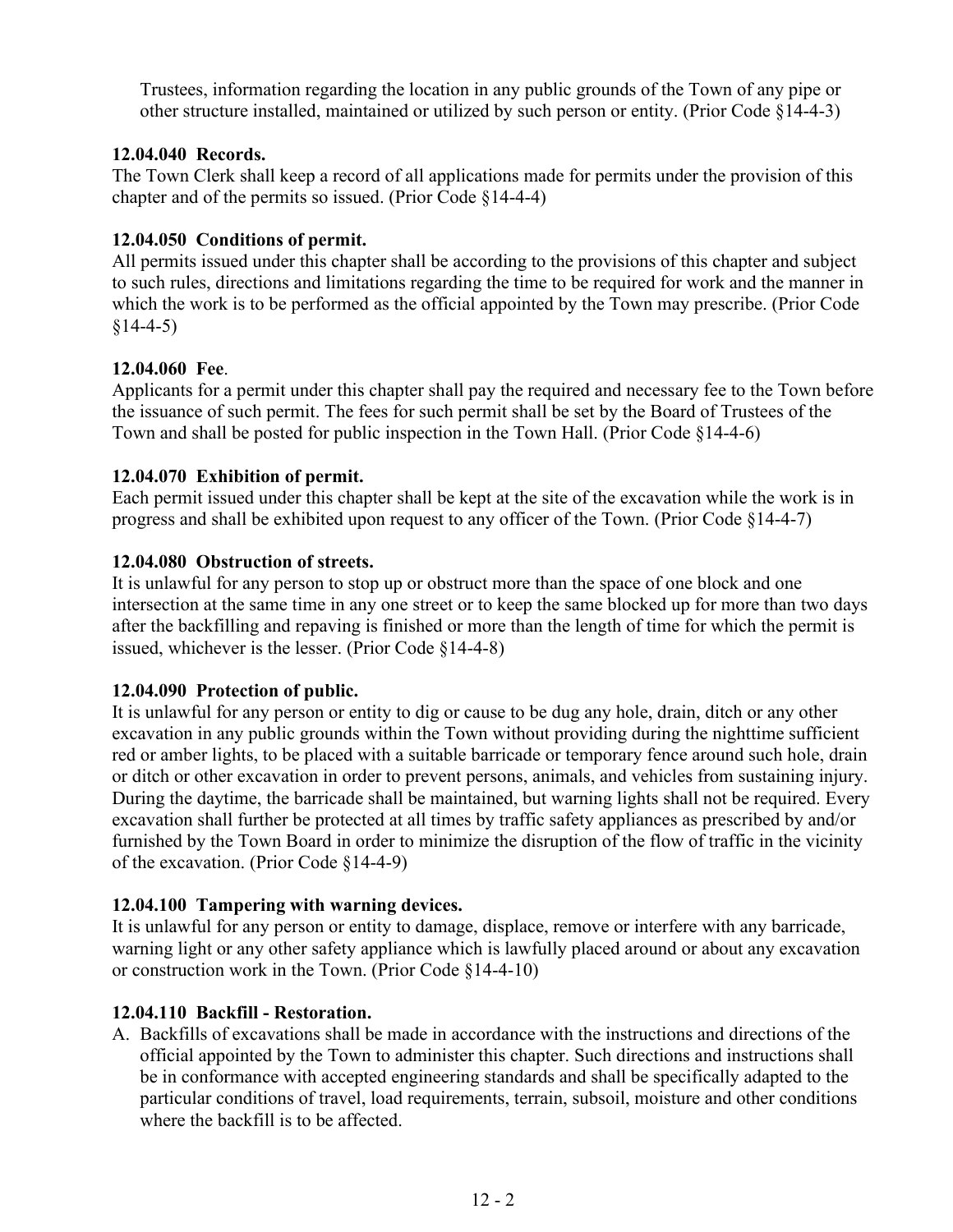- B. All restoration of paving surfaces after an opening or excavation has been made shall be made in accordance with Town specifications and the entire work of restoration, including backfilling, repaving, surfacing and pouring shall be performed by permittee. Permittee shall remove all old surface material for an area extending at least one foot in all directions beyond the edge of the original cut, and replace it with new surfacing material at least equal in thickness to that of the adjacent surface and if any part of the surface is cracked or damaged in any way, the entire damaged area shall be replaced.
- C. Every person applying for an excavation permit and prior to issuance thereof, shall file a surety bond or a cashier's check in favor of the Town in the penal sum of eight hundred dollars and conditioned upon the faithful performance of such work in strict compliance with this chapter and other specifications, rules, regulations and ordinances of the Town or required by the official appointed by the Town to administer this chapter, and within the specified time limit; and that such person will indemnify and save harmless the Town against any and all damages or claims for damages, losses, costs, charges or expenses that may be brought against it by any person by reason of such work. The bond shall be discharged or the cashier's check returned to the applicant upon completion of the work, a review of the work by someone appointed by the Town Board, and a sworn statement by the applicant that he has done the work in strict compliance with this chapter and other specifications, rules, regulations and ordinances of the Town or requirements of the official appointed to administer this chapter.

(Prior Code § 14-4-11)

# **12.04.120 Liability.**

In the event of settlement or subsidence of a particular excavation or part thereof, the permittee who had performed the excavation work shall be responsible for all repaving and repair costs occasioned thereby. (Prior Code §14-4-12)

#### **12.04.200 Violation - Penalty.**

Any person who violates any provision of any section of this chapter commits an offense. Any person convicted of violation of any section of this chapter shall be punished as provided in Kremmling Municipal Code Section 1.16.010. (Ord. 535 §42, 2008; Prior Code §14-4-13)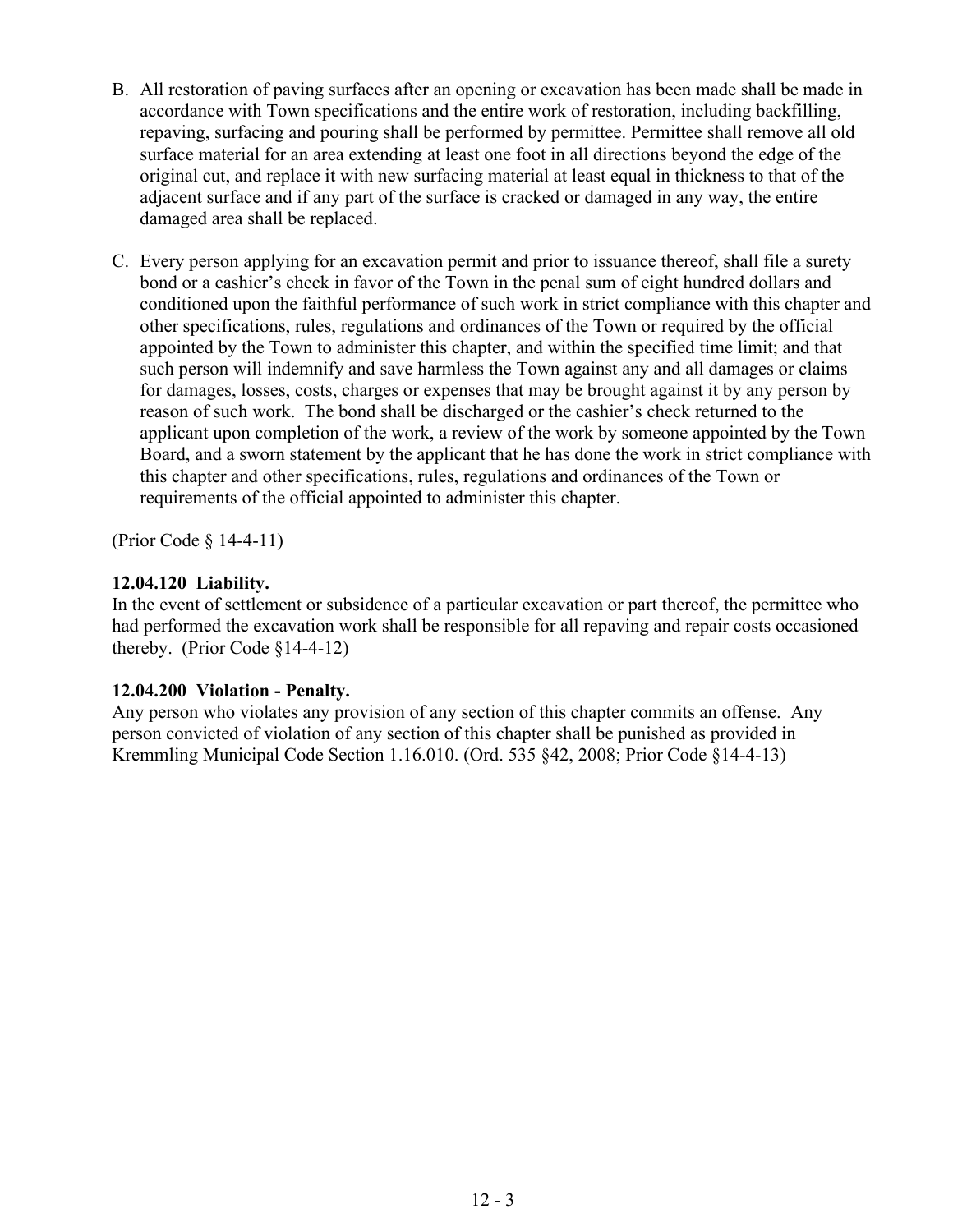### **12.08 - Snow Removal**

<span id="page-3-0"></span>

| <b>Sections</b> |                                                                                  | Page |
|-----------------|----------------------------------------------------------------------------------|------|
|                 | 12.08.010 Snow and ice to be removed from public sidewalks by private persons. 4 |      |
|                 |                                                                                  |      |
|                 |                                                                                  |      |
|                 |                                                                                  |      |
|                 |                                                                                  |      |

# **12.08.010 Snow and ice to be removed from public sidewalks by private persons.**

Every person in charge or control of a building or lot of land within the Municipal boundaries and abutting a public sidewalk area, whether as owner, tenant, occupant, lessee, or otherwise, has a duty to keep public sidewalks reasonably clear of ice and snow and to remove the same with dispatch. (Ord. 473 §1, 2003)

The obligation to remove snow and ice from the adjoining or abutting a public sidewalk as imposed by this chapter shall not extend to the removal of snow and ice deposited upon a public sidewalk as a result of snow removal by the Town of Kremmling or CDOT. (Ord. 473 §1, 2003)

### **12.08.020 Depositing of snow and ice restricted.**

No person shall deposit or cause to be deposited any snow and ice from private property on or against a fire hydrant or on any public sidewalk, public sidewalk area, roadway, right-of-way, or other public property. (Ord. 473 §1, 2003)

### **12.08.030 Violation; work done, liability therefor costs.**

- A. The Town Manager, Chief of Police, Public Works Supervisor, or such other officer or employee as may be designated, may notify and require any person violating or causes another to violate these provisions to remove such snow or ice within twenty-four (24) hours after being notified to do so. (Ord. 473 §1, 2003)
- B. In the event of the failure of any person to clear away snow and ice from any public sidewalk areas as hereinabove provided, or cause this to be done, the Public Works Supervisor, may, as soon as practicable after such failure, cause such work to be done. (Ord. 473 §1, 2003)
- C. The Public Works Supervisor shall ascertain and keep a record of the exact cost of all work the supervisor causes to be done in accordance with this section on account of each act or omission of each person and the supervisor shall identify these persons with particularity. (Ord. 473 §1, 2003)
- D. The cost of work done in accordance with this section shall be charged against the land abutting the public sidewalk area where such work was done. The cost of work shall include labor, materials, capital and administrative overhead. The owner of the property shall be billed for the cost of work. If the bill is not paid within thirty days, the cost of work shall be a municipal lien and collected in such manner as allowed by law, or, in addition, such costs and penalty may be recovered by the Town in a suit at law against the owner or such other person whose act or omissions make it necessary for such work to be done. (Ord. 473 §1, 2003)

#### **12.08.200 Violation - Penalty.**

Any person who violates any provision of any section of this chapter commits an offense. Any person convicted of violation of any section of this chapter shall be punished as provided in Kremmling Municipal Code Section 1.16.010. (Ord. 535 §43, 2008; Ord. 473 §1, 2003)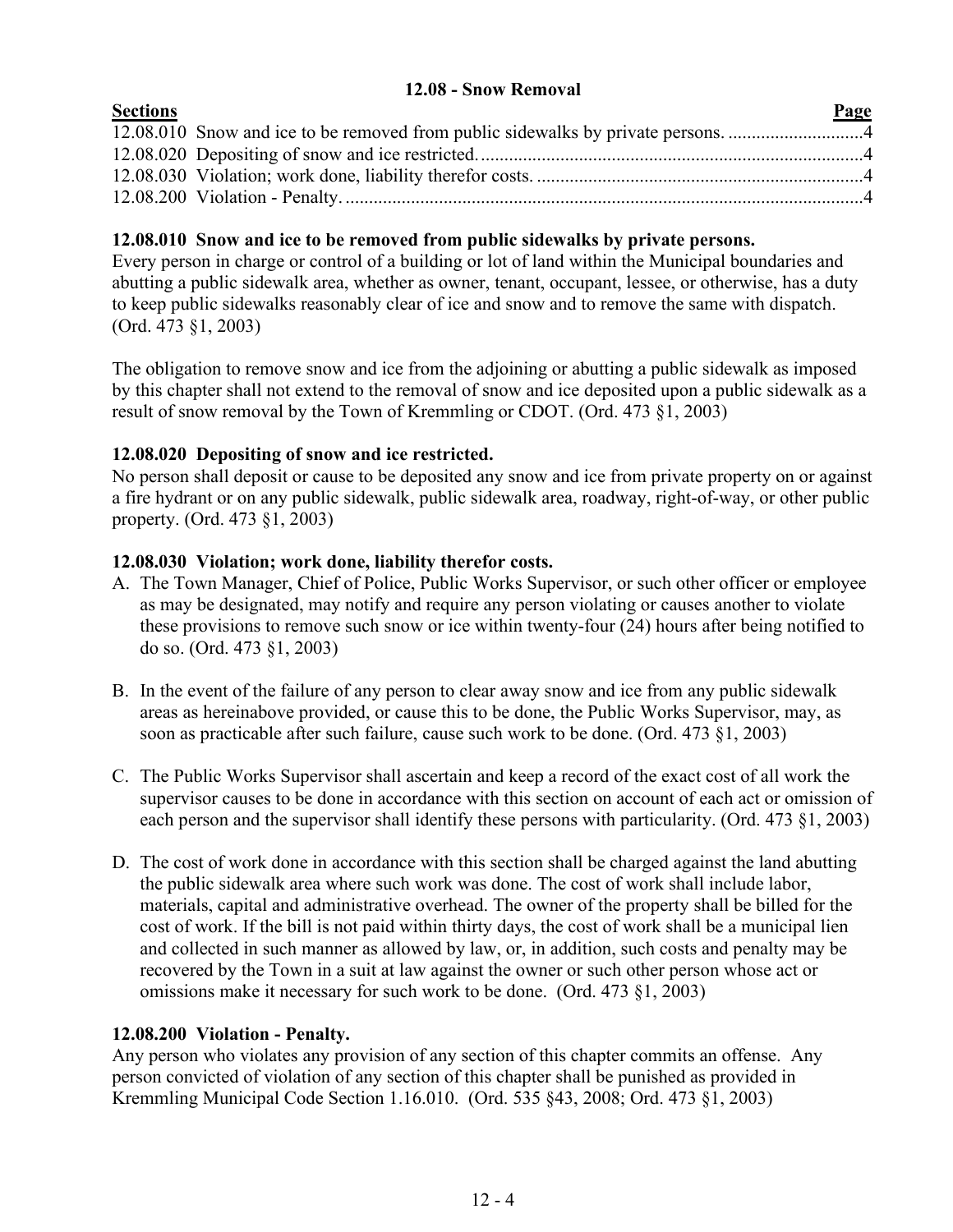<span id="page-4-0"></span>

| <b>Sections</b>   |  |
|-------------------|--|
| 12.12.001 Policy. |  |

# **12.12.001 Policy.**

The primary use and purpose of alleys is to provide utilities to properties and emergency access. Dayto-day vehicular movement is only incidental. It is the policy of the Town to provide only minimal maintenance of all alleys. The Town will not undertake graveling, surfacing, or resurfacing alleys beyond such minimal level. The Town will not remove snow from alleys, except as the Public Works Director, in consultation with the Town Manager, may determine. Such removal shall be only at such times and under such circumstances as may be determined, but shall not be done on any regular or scheduled basis. (Ord. 607 §1, 2011; Ord. 507 §1, 2006)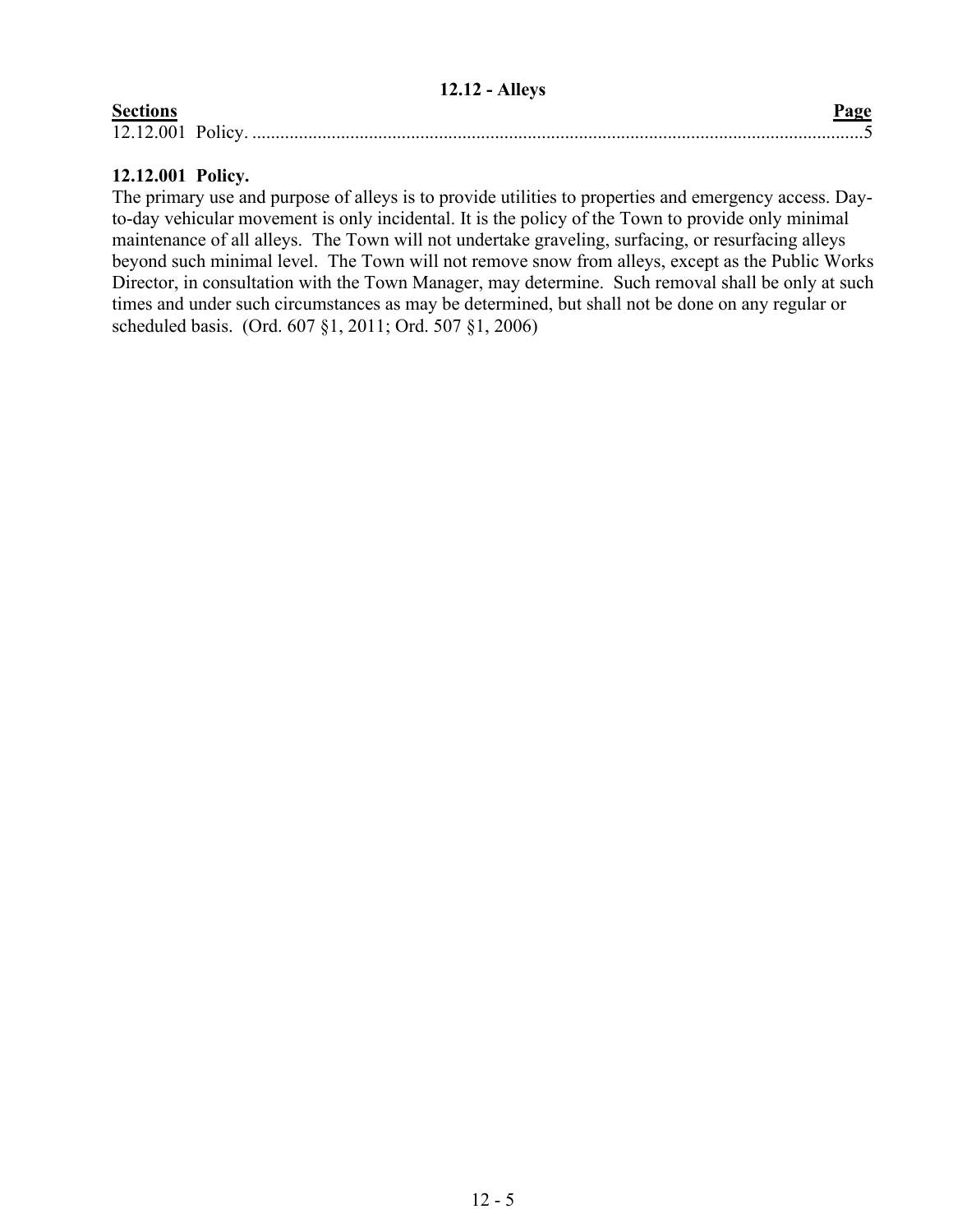# **12.13 - License Agreements for Use of Town Property**

<span id="page-5-0"></span>

| <b>Sections</b> | Page |
|-----------------|------|
|                 |      |
|                 |      |
|                 |      |
|                 |      |
|                 |      |
|                 |      |
|                 |      |
|                 |      |
|                 |      |
|                 |      |

# **12.13.010 Definitions.**

As used in this chapter, the following words shall have the following meanings:

"License Agreement." A written agreement granting a revocable, personal privilege to use a specified portion of the Town's real property for a defined and limited non-public use.

"Licensee." A person named as a licensee in license agreement.

"Non-public Use." Any use of Town real property by physical encroachment or any non-public use by any person other than the Town, any quasi-municipal corporation, any political subdivision of the State of Colorado or the United States government or any agency or instrumentality thereof . "Non-public use" does not include use by the general public where Town real property is made available by the Town for use by the general public.

"Town Real Property." Any real property interest owned by the Town including, but not limited to, Town rights-of-way. (Ord. 608 §1, 2011)

(Ord. 530 §1, 2008)

# **12.13.020 Use without permission prohibited.**

No person shall encroach upon or make any non-public use of any Town property unless such encroachment or non-public use is licensed under this chapter or by written license, easement, deed, or agreement made prior to January 1, 2008 or by any franchise issued by the Town. (Ord. 608 §2, 2011; Ord. 530 §4, 2008)

# **12.13.030 License required.**

A license agreement is required for any non-public use of Town real property, except as otherwise permitted by law or as expressly authorized by the Town by franchise, easement or other written agreement or permit. Encroachments and non-public uses shall be licensed hereunder or eliminated. (Ord. 608 §3, 2011; Ord. 530 §1, 2008)

# **12.13.035 Fee.**

A one-time license fee shall be set by the Board of Trustees per resolution. (Ord. 608 §4, 2011)

# **12.13.040 Submittal requirements.**

A person desiring to obtain a license agreement pursuant to this chapter shall submit to the Town an application in a form approved by the Town Manager. At a minimum, the submittal shall be required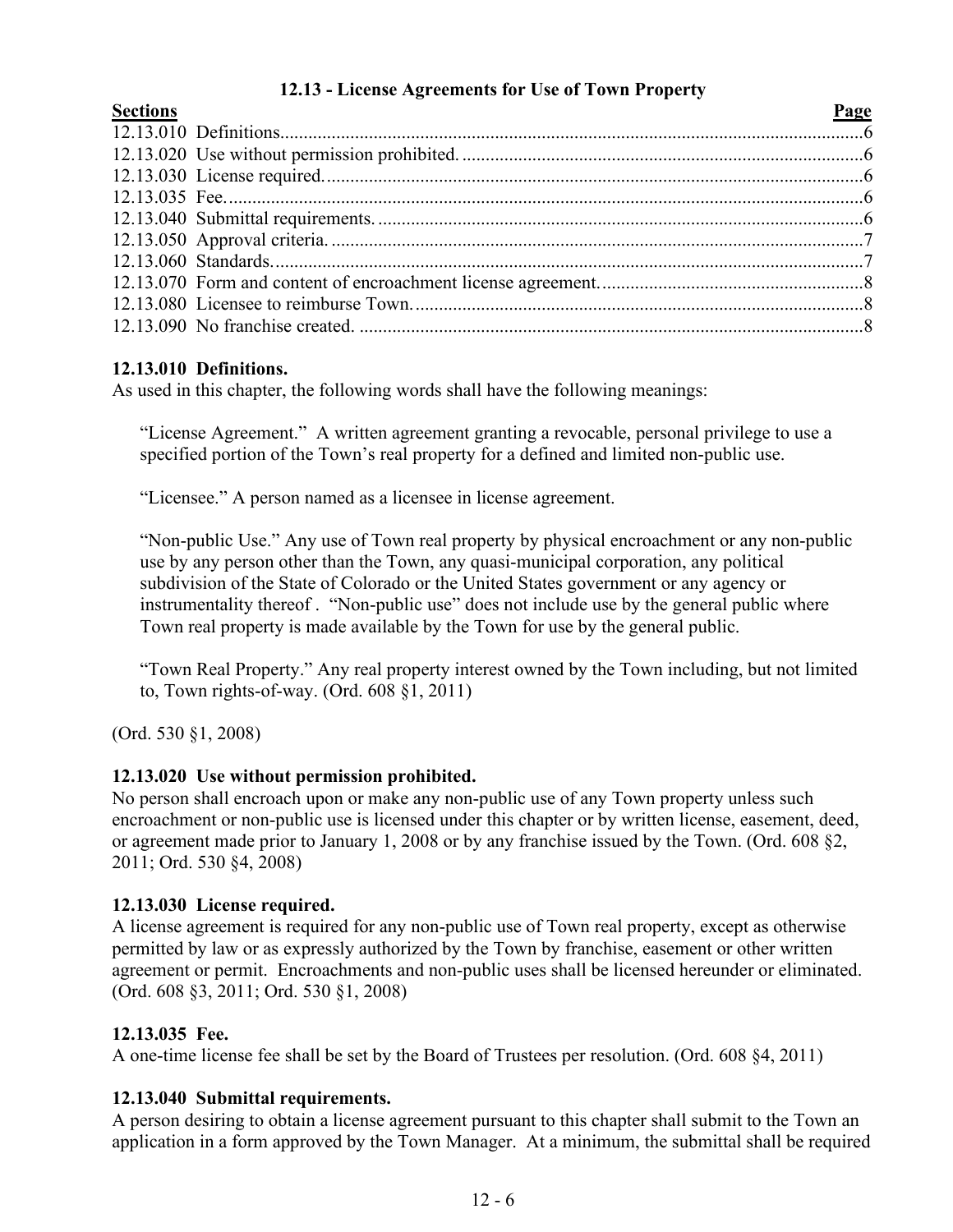to contain:

- 1. Proof of ownership of the property to be benefitted by the license.
- 2. Name and address of applicant or representative.
- 3. Location of encroachment by legal description and street address.
- 4. An explanation of the nature of the encroachment requested, including a statement of the need for and purpose for which the encroachment is requested.
- 5. Copy of most recent survey, with a minimum scale of one inch equals twenty feet.
- 6. Scaled site plan (minimum scale, one inch equals twenty feet) on 11 x 17 paper, showing the private and public property area of the encroachment, property boundaries of all properties adjoining the area of encroachment, existing structures, other improvements including sidewalks, fences, irrigation, drainage and landscaping features, in the area of the encroachment, and all existing utility lines and any utility easements in the entire right-of-way where the encroachment is requested.
- 7. Completed, signed license agreement. (Ord. 608 §5, 2011)
- 8. A one-time license fee. (Ord. 608 §6, 2011)

(Ord. 530 §1, 2008)

# **12.13.050 Approval criteria.**

The approval of an application is solely at the Town's discretion, and the application and license agreement shall be subject to approval by the Town Manager with an appeal process to Board of Trustees upon denial of an application. A license agreement may be approved by the Town only when:

- 1. The nature, scope, location and duration of the licensee's use or proposed use of the Town real property will not substantially interfere with the Town's need for complete control over its property; and
- 2. The approved use of Town real property pursuant to the requested license agreement will not result in the creation or continuation of a public or private nuisance or threat to the public health, safety or welfare.

Any request for the granting of a license agreement which fails to satisfy both of these criteria shall be denied by the Town. The following non-exclusive list of factors, as each presently exist and with due regard for the future, shall be considered in determining to grant or deny a license: Traffic Circulation, including emergency and utility access; Parking; Street Maintenance burdens; Utilities impact or interference; Law Enforcement; Expansion potential created for the benefitted structure or lot; Impact on adjoining and nearby properties; Income Producing space created; Legal Concerns; Benefit to the Town and Town's best interest; and Consistency with zoning, planning and Master Plans.

(Ord. 530 §1, 2008)

# **12.13.060 Standards.**

The following standards shall apply to the approval of a license agreement by the Town pursuant to this chapter:

A. A license agreement may only be issued to the owner of real property abutting Town real property.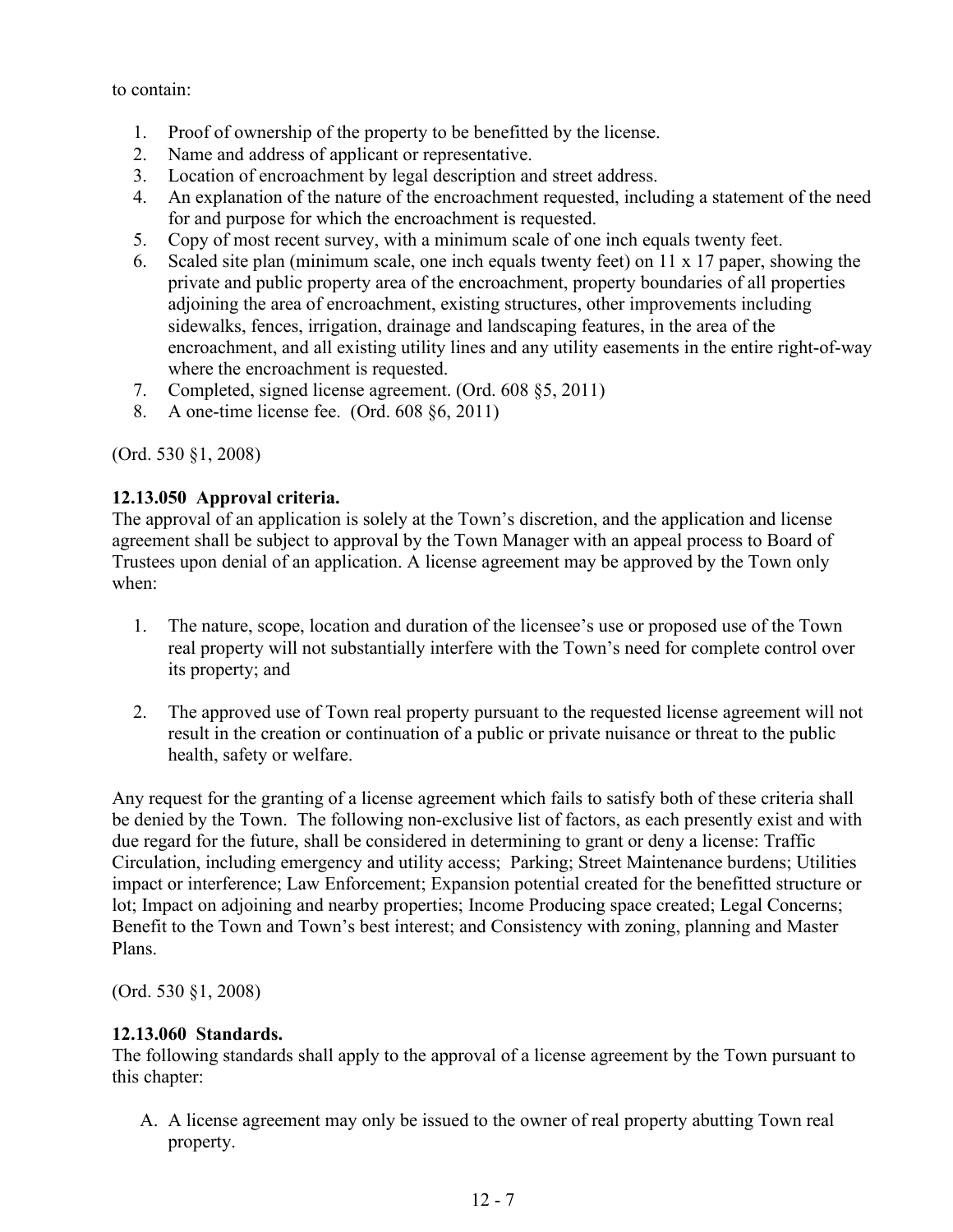B. Any fence erected within own real property pursuant to a license agreement shall be placed no closer than eighteen inches (18") from any publicly-owned sidewalk, and such fence must be placed on the sidewalk side adjoining the benefitted property. (See Kremmling Municipal Code section 17.11.200 for fence regulations.)

(Ord. 530 §1, 2008)

### **12.13.070 Form and content of encroachment license agreement.**

License agreements entered into by the Town shall include provisions which provide: (Ord. 700 §5, 2020)

- A. The license agreement shall be fully revocable upon written notice to the licensee.
- B. The license agreement is fully transferrable to subsequent owners of the licensee's property which abuts the Town real property so long as the subsequent owner assumes the obligations of the licensee under the license agreement in a form acceptable to the Town Attorney.
- C. The Town shall not be liable for the damage, destruction or loss of any property erected, installed, placed or maintained within Town real property pursuant to a license agreement.
- D. The Town may require the licensee to provide general liability insurance insuring against losses, damages or claims arising from the licensee's use of the Town real property pursuant to a license agreement. The determination of whether insurance will be required or the amount of insurance required will be based upon the considerations routinely taken into account by the Town in evaluating loss exposures, including the type and duration of the encroachment and whether the encroachment poses a substantial risk of damage or injury to persons or property. The Town shall be named as an additional insured under such insurance policy.
- E. The licensee shall be required to indemnify the Town from all losses, claims and damages arising from the licensee's use of the Town's real property pursuant to the license agreement.

(Ord. 608 §8, 2011; Ord. 530 §1, 2008)

#### **12.13.080 Licensee to reimburse Town.**

A licensee shall reimburse the Town for any actual and necessary costs incurred by the Town in having the Town Attorney review a license agreement approved pursuant to this chapter. Ord. 530 §1, 2008)

#### **12.13.090 No franchise created.**

Issuance of any license hereunder shall not create a franchise or other property right. (Ord. 530 §1, 2008)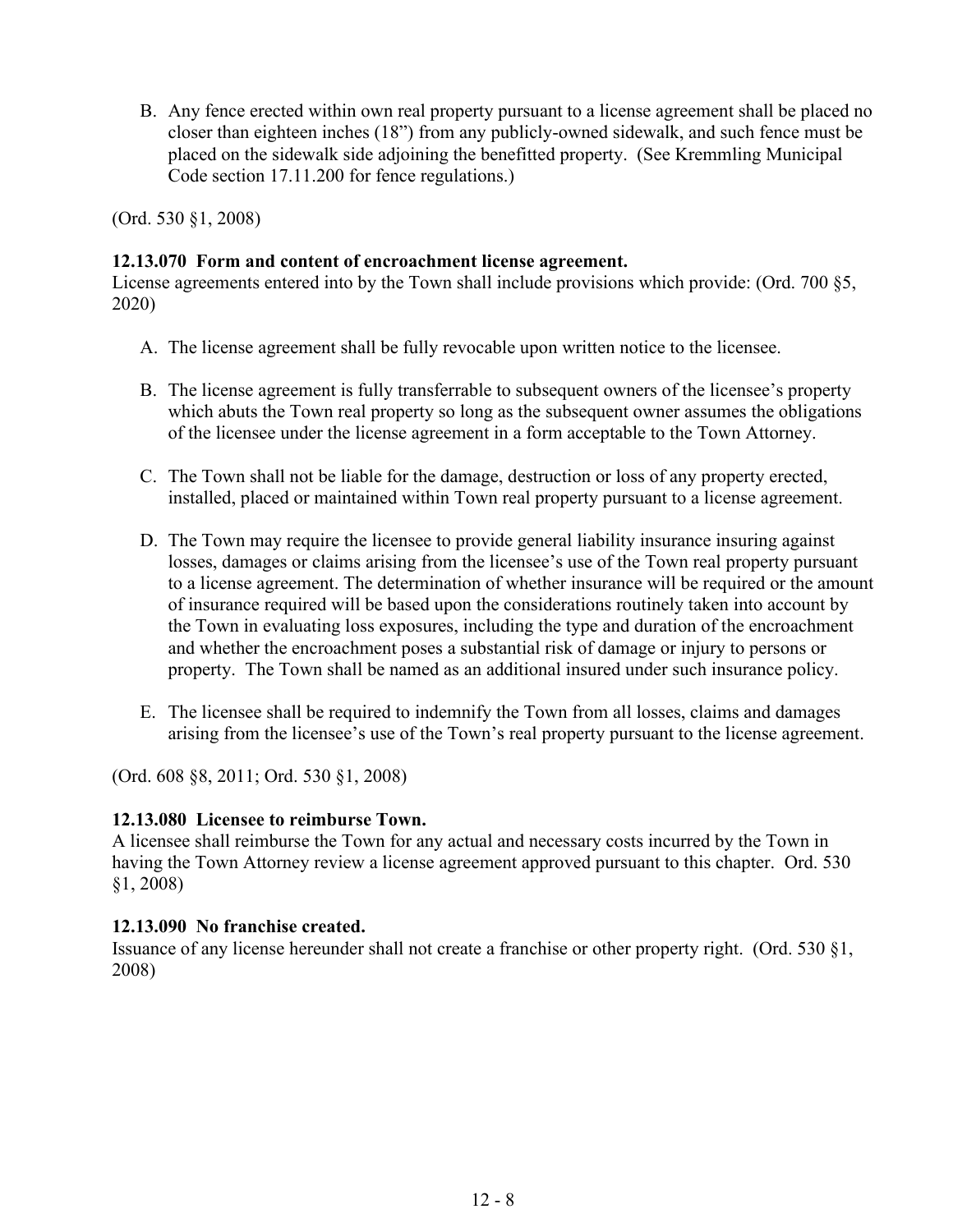# **12.16 - Parks**

<span id="page-8-0"></span>

| <b>Sections</b> | <u>Page</u> |  |
|-----------------|-------------|--|
|                 |             |  |
|                 |             |  |
|                 |             |  |
|                 |             |  |
|                 |             |  |
|                 |             |  |
|                 |             |  |
|                 |             |  |
|                 |             |  |

**12.16.010 Reserving facilities.** Members of the public may reserve park facilities in accordance with Town regulations and requirements.

**12.16.020 Permit application.** Persons seeking to reserve park facilities shall complete an application.

# **12.16.030 Permit conditions**.

- A. The Town may condition the issuance of any permit by imposing reasonable requirements concerning the time, place and manner in which the proposed activity shall be permitted, and may deny any application or impose any reasonable permit conditions or requirements upon the approval of the same in order to protect the safety or well-being of persons, or animals, or to protect or preserve the recreation area and related facilities, or any other Town or public property or facility, the use and enjoyment of the same by the general public, or the needs and objectives of the Town in maintaining and operating the same.
- B. All applicants must agree to indemnify and hold harmless the Town, its officials, officers and employees from any and all claims, costs and expenses, including attorneys' fees, and, where appropriate, may be required to obtain from participants a waiver of liability which waives any claims against the Town, its officials, officers and employees.
- C. Users serving alcohol must provide proof of general liability insurance with policy limits of at least one million dollars, in the form of a certificate of insurance, naming the Town as an also insured.
- D. The Applicant is responsible for clean-up after the event, and shall complete such clean-up within twelve hours after the close of the event unless a time extension is granted by the Town.
- E. The Applicant is responsible for any damage to any Town property caused or occurring as a result of the event for which the permit is issued. A damage deposit will be required for all permits, in an amount to be established by resolution of the Board of Trustees.
- F. Any permit issued is a revocable authorization for use of the park and/or facility described therein.

# **12.16.040 Scheduling**.

A. Reservations shall be on a first-come first served basis, except as follows. The Town reserves the Town Square and all facilities thereon for Kremmling Days.